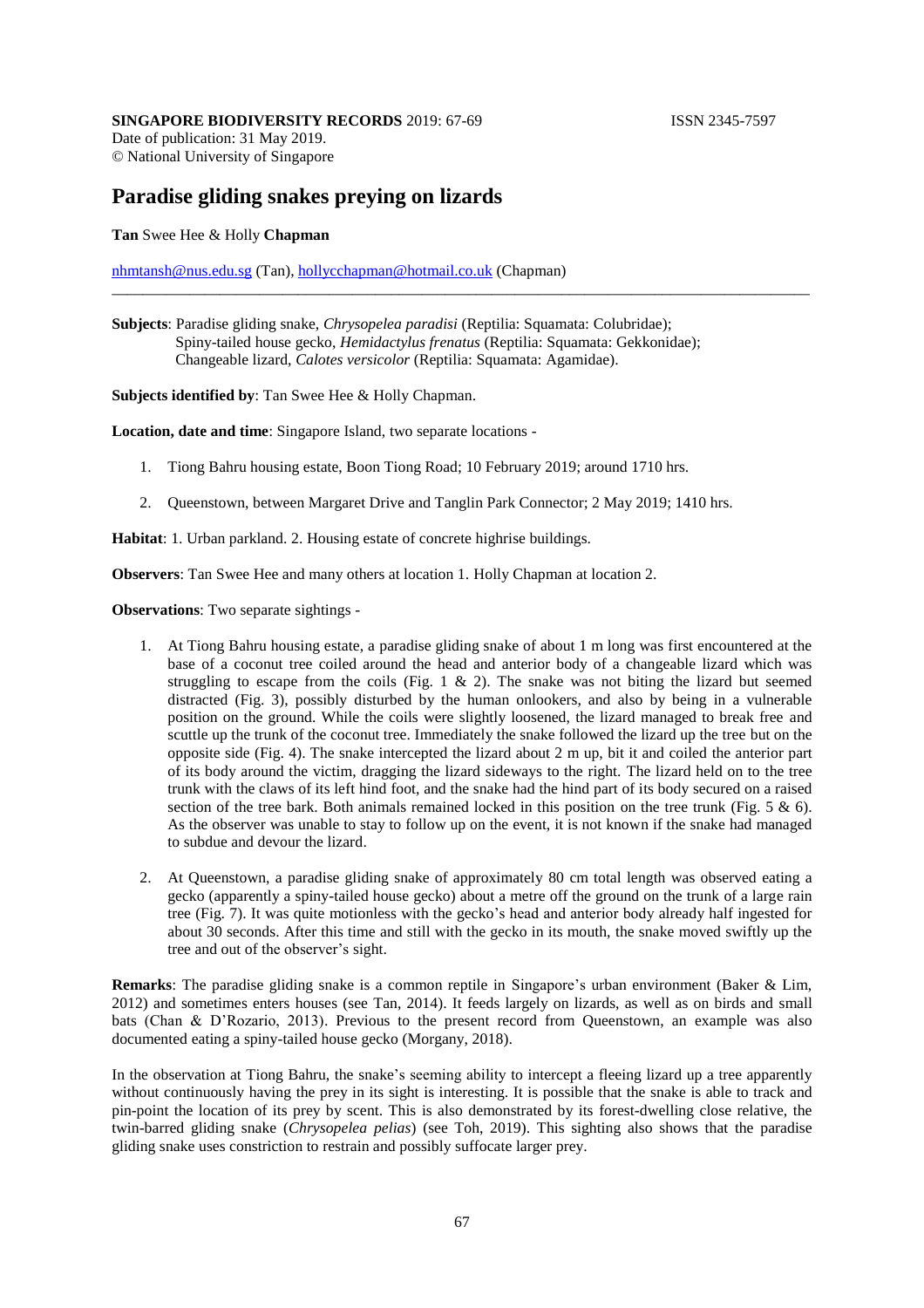



Fig. 1. Fig. 2.





Fig. 5. Fig. 6.

Fig. 1-6. Sequence of events showing a paradise gliding snake attacking a changeable lizard at Tiong Bahru housing estate. Photographs by Tan Swee Hee